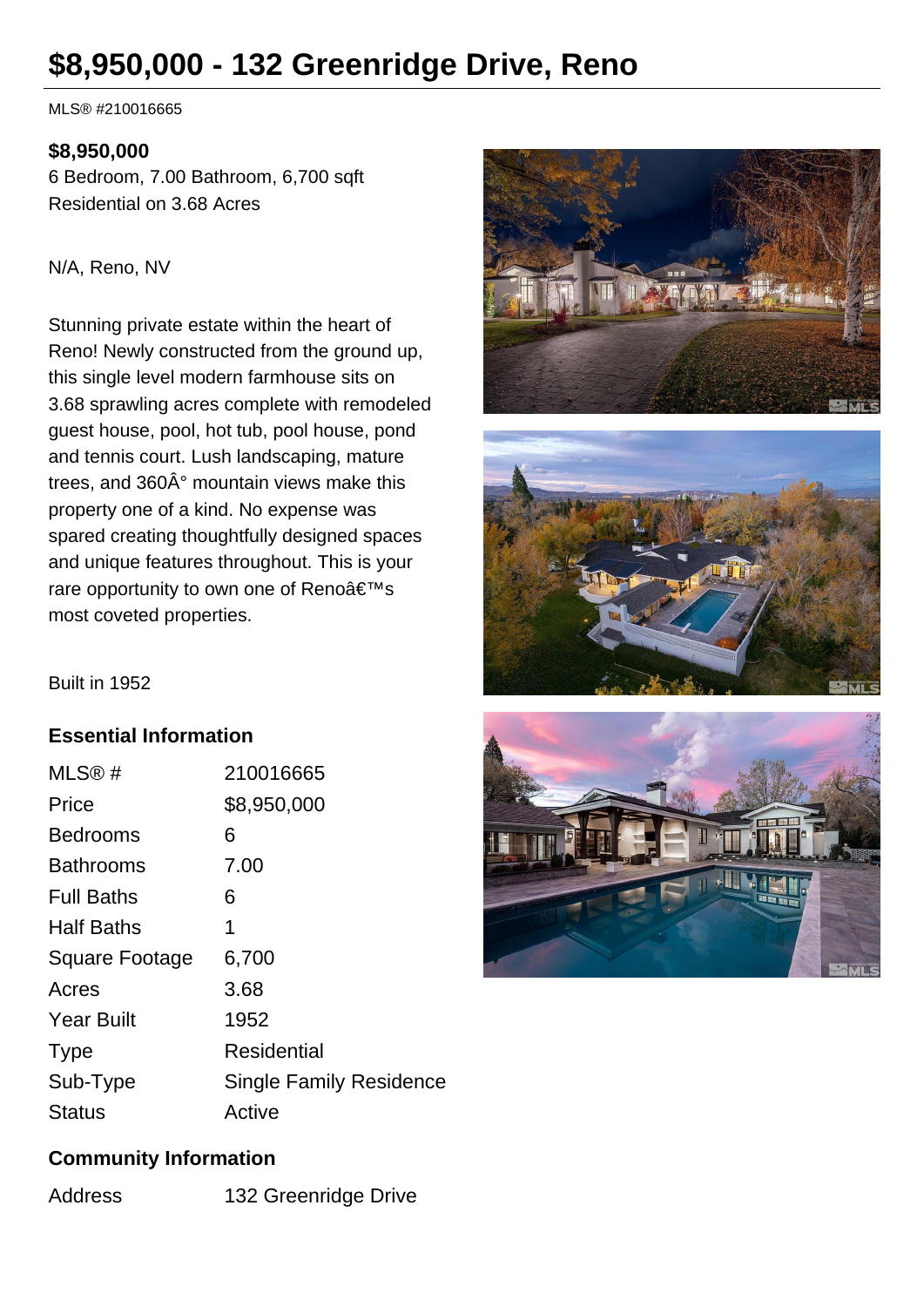| Area                     | <b>Reno-Southwest</b>                                                                                                                            |  |
|--------------------------|--------------------------------------------------------------------------------------------------------------------------------------------------|--|
| Subdivision              | N/A                                                                                                                                              |  |
| City                     | Reno                                                                                                                                             |  |
| County                   | Washoe                                                                                                                                           |  |
| <b>State</b>             | <b>NV</b>                                                                                                                                        |  |
|                          | 89509                                                                                                                                            |  |
| Zip Code                 |                                                                                                                                                  |  |
| <b>Amenities</b>         |                                                                                                                                                  |  |
| <b>Utilities</b>         | Internet Available, Cellular Coverage Avail, Electricity, Natural Gas,<br>City/County Water, City Sewer, Cable, Telephone, Water Meter Installed |  |
| <b>Parking Spaces</b>    | 3                                                                                                                                                |  |
| # of Garages             | 3                                                                                                                                                |  |
| Garages                  | Attached, Opener Control(s), Garage Door Opener(s)                                                                                               |  |
| View                     | Yes, Mountain, Trees                                                                                                                             |  |
| Has Pool                 | Yes                                                                                                                                              |  |
| <b>HOA Amenities</b>     | <b>No Amenities</b>                                                                                                                              |  |
| <b>Interior</b>          |                                                                                                                                                  |  |
| <b>Interior Features</b> | Blinds/Shades, Smoke Detectors, Central Vacuum, Furnishings, Fire<br>Sprinklers, Smoke Detector(s), Storage Shed                                 |  |
| Appliances               | Gas Range/Oven, Refrigerator in Kitchen, Refrigerator in Other rm,<br>Washer, Dryer                                                              |  |
| Fireplace                | Yes                                                                                                                                              |  |
| <b>Fireplaces</b>        | Yes, Two or More, Wood-Burning Stove, Gas Log                                                                                                    |  |
| <b>Stories</b>           | 1 Story                                                                                                                                          |  |
| <b>Exterior</b>          |                                                                                                                                                  |  |
| <b>Exterior</b>          | <b>Brick</b>                                                                                                                                     |  |
| <b>Exterior Features</b> | In Ground Spa/Hot Tub, In Ground Pool, Tennis Courts,<br>BBQ<br>Stubbed-In, Gazebo                                                               |  |
| <b>Windows</b>           | Double Pane, Wood Frame, Low E                                                                                                                   |  |
| Roof                     | Pitched, Tile                                                                                                                                    |  |

Construction Frame Foundation Concrete/Crawl Space

## **School Information**

| Elementary | <b>Beck</b> |
|------------|-------------|
| Middle     | Swope       |
| High       | Reno        |